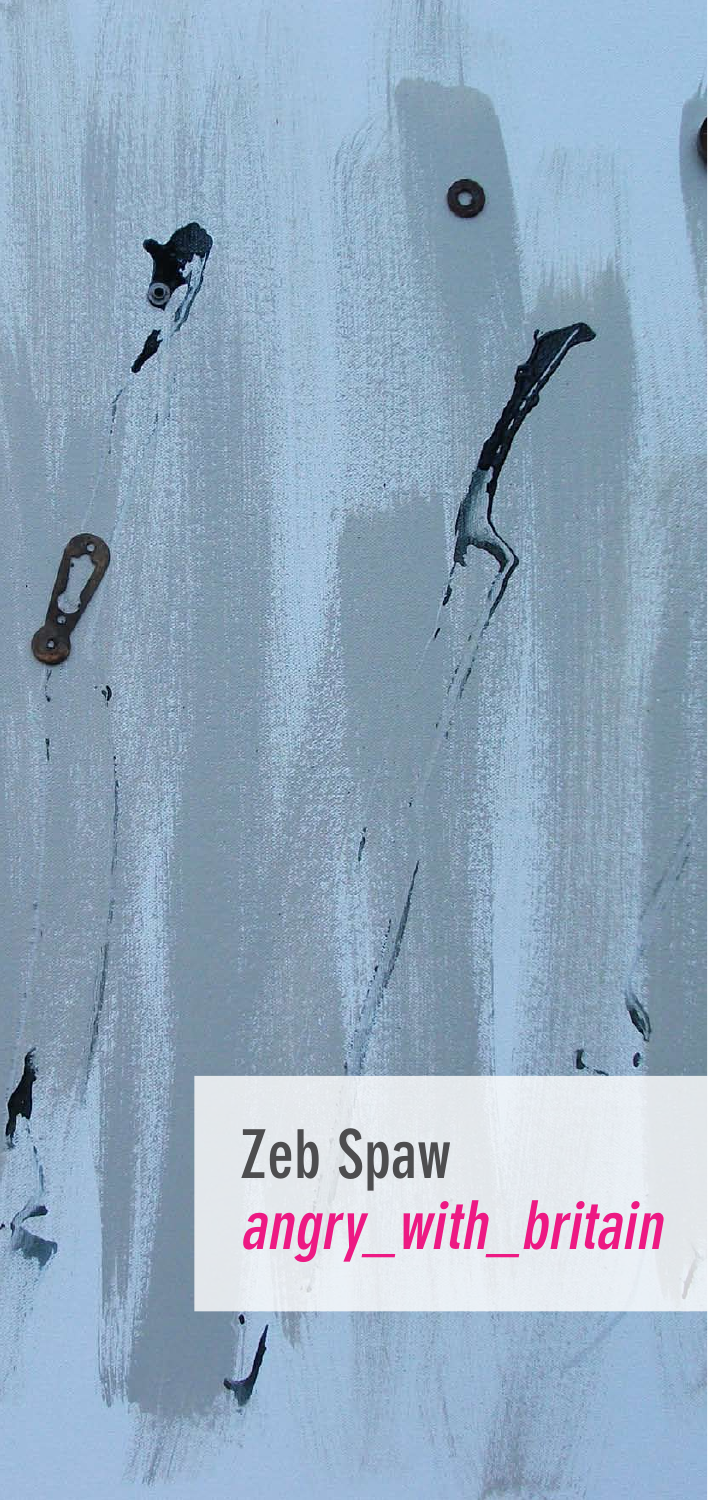

"Crucified" (detail) – Rabbit skull and oil on canvas

**Zeb Spaw was the top draughtsman in his class at St Martins. Then he realised that nailing underpants to chopping boards was easier, quicker, and got more attention.** 

Since then - the mid-Nineties – Zeb has never even looked at a pencil. But he's moved on from underpants. Prostheseus Bound, five gold-sprayed false legs dangling from a washing line, recently went for an eyestretching sum at a leading London auction house. Zeb's absence at the sale raised eyebrows and conflicting rumours abounded that he was driving across the Mojave or hanging with Brangelina. In fact, he was making his first movie, Eating The Face, a critique on the corrosive nature of wealth and fame.

**angry** with **britain** is his first Cork Street show. Zeb says: "There's such a lot to be angry about in a country ruled by message boards, war-mongering politicians and the National Lottery Live."

**"Don't enjoy...get angry!"**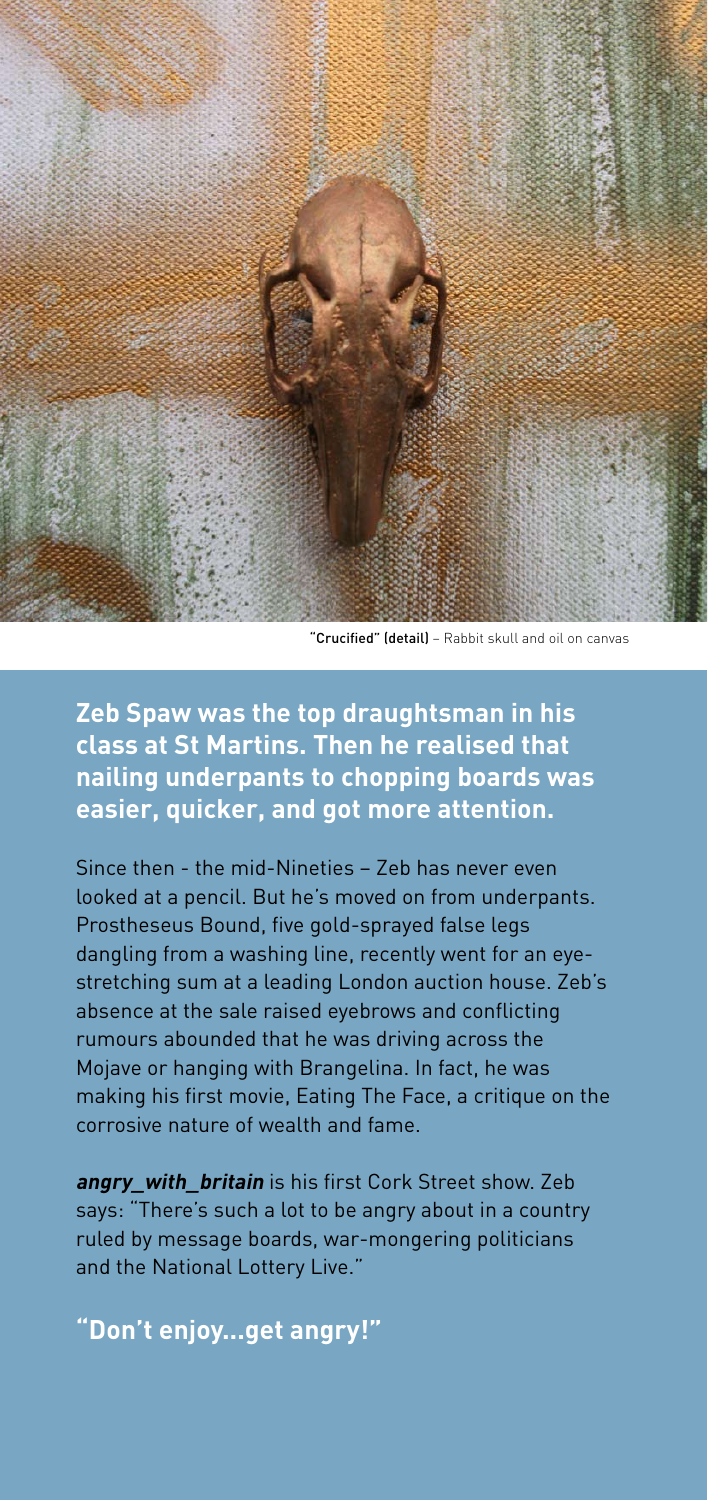











1. **"The Fallen"** 1020mm x 770mm

Zeb says: "I had a strong sense of collapse. It may have been the cherry brandy..."

## 3. "**Iraq"**

Zeb says: "Like many famous people, I was so angry about the war waged in my name..."

5. **"Pandora's Box"** (detail)

Zeb says: "We live in a 'let me have it all society' and I want some of that..."

## 2. **"Slide"**

1020mm x 770mm

Zeb says: "I'm not sure whether I painted this or it painted itself. I guess you can 'unlock' my work through this one..."

4. **"Fifteen Metres of Fame"** (detail) 15,000mm x 300mm

Zeb says: "My tribute to Warhol and the fame game. We have a lot in common. I can't bear famous people, especially if they have more money than me..."

6. **"The Death of Rock'n'Roll"**

Zeb says: **"Elvis, Kurt, Ian, Joe. All the** greats are dead. Except me..."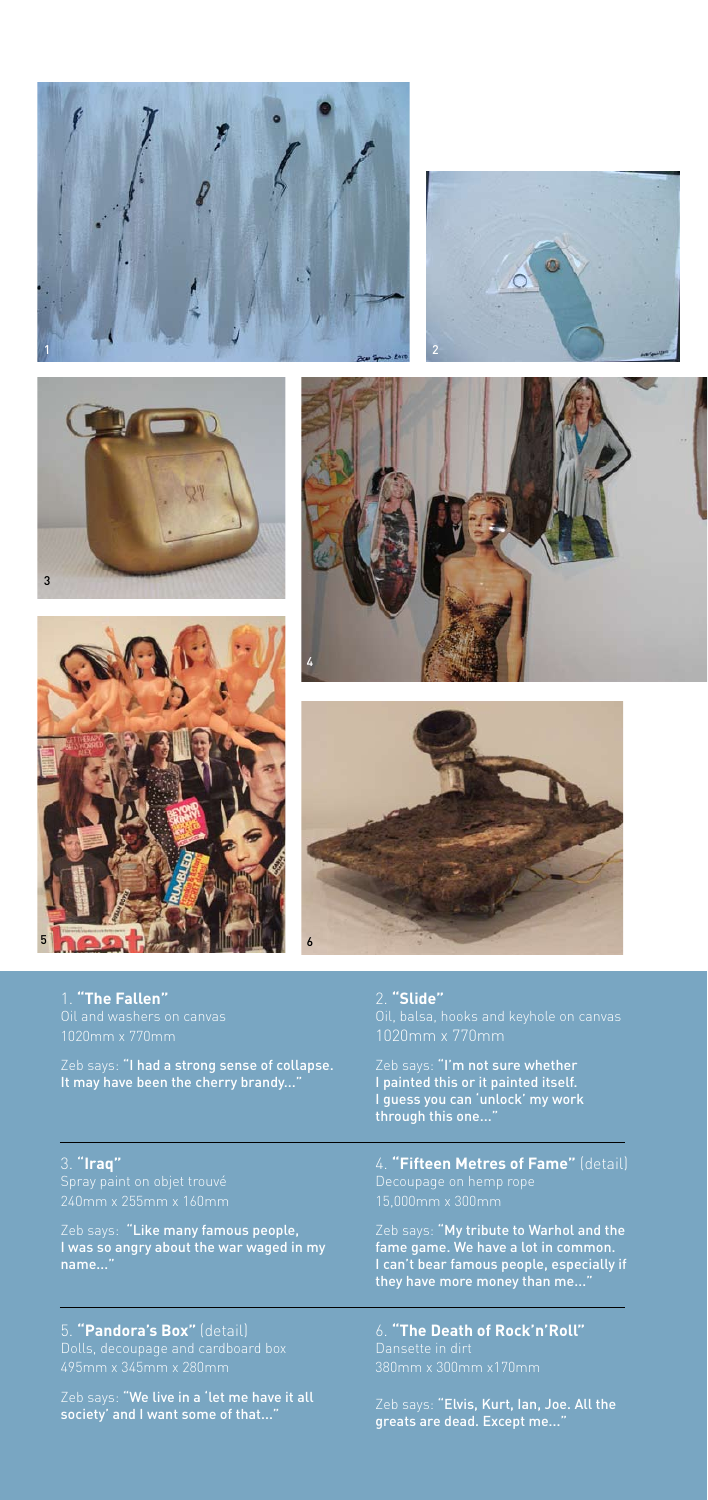

7. **"Stigmata"** 1020mm x 770mm

11 12 12 12 12 12 12 12 12

Zeb says: "A lot of my work brings out my Christ-like tendencies and this one is no exception..."

8. **"Hunter Gatherer"** (details)

Zeb says: **"We are all savages in** the aisles deep down. We shop, we hunt..."

9. **"Tripe-tych"** (work and detail)

Zeb says: "People say my work is tripe and this one is..."

10. **"Horseshoe"**

Zeb says: **"This got a one word review** - 'Horsesh\*t' - they can't print that..."

11. **"Infinitum"** (detail)

Zeb says: "I looked into myself and saw endless empty space..."

12. **"Crucified"** Rabbit skull and oil on canvas

Zeb says: "**I wanted a work that** included something I'd killed. We're all being crucified in one way or another..."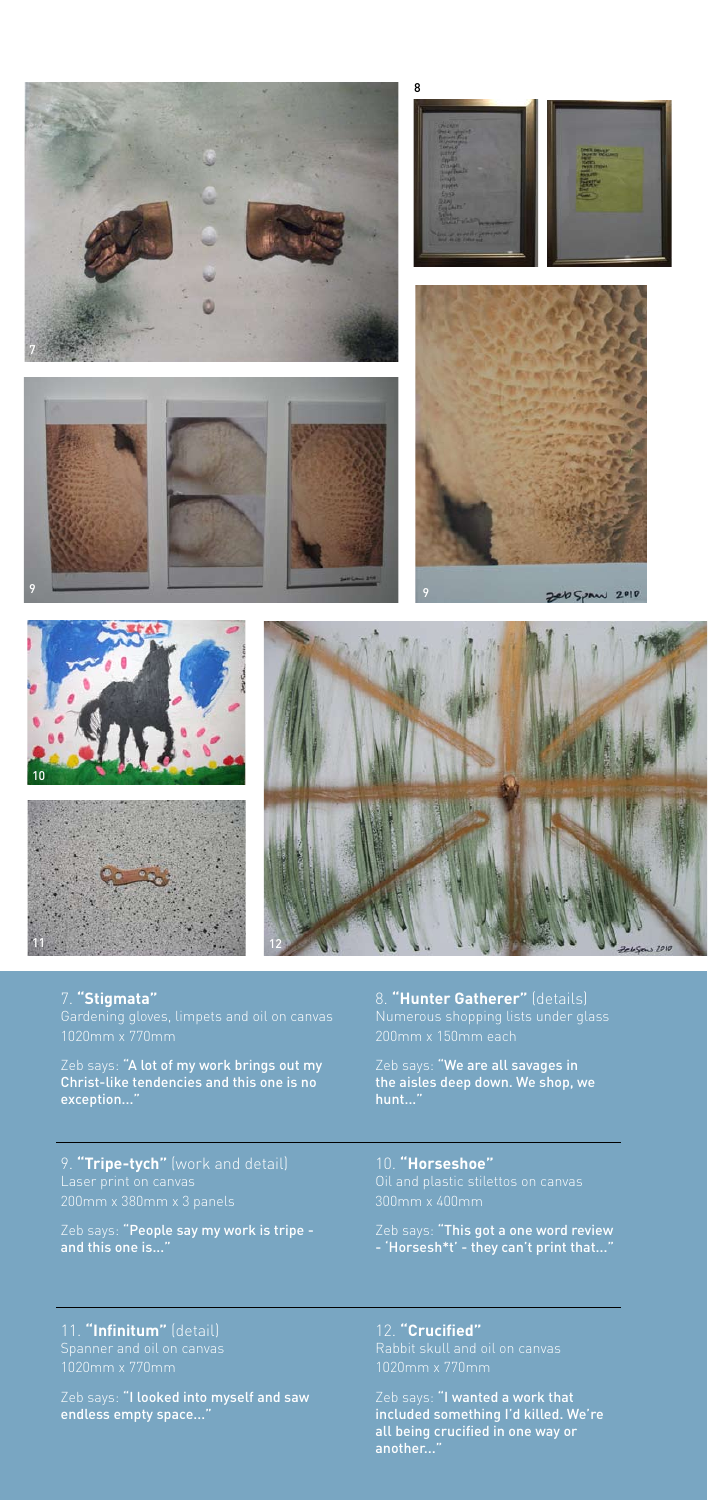

15





14





13. **"Pants"**  1020mm x 770mm

Zeb says: "Art is pants and that is what I am saying in this work..."

15. **"Patch"**

Zeb says: "This one really cheers me up..."

17. **"Class System I" (detail)** 1020mm x 770mm

Zeb says: "The Queen can large it: she's first class..."

18. **"Class System II"**

Zeb says: "I dedicate this to all the non-celebrities out there: second class citizens...

14. **"Flash in the pan" and detail** 1020mm x 770mm

Zeb says: "Midas could have used his arse to make gold - just like me..."

16. **"Clusterfuck" (triptych)(detail)**

Zeb says: **"Screw you! My message to** the world..."

19. **"Phoebus"**

Zeb says: "The sun rises, we shop..."